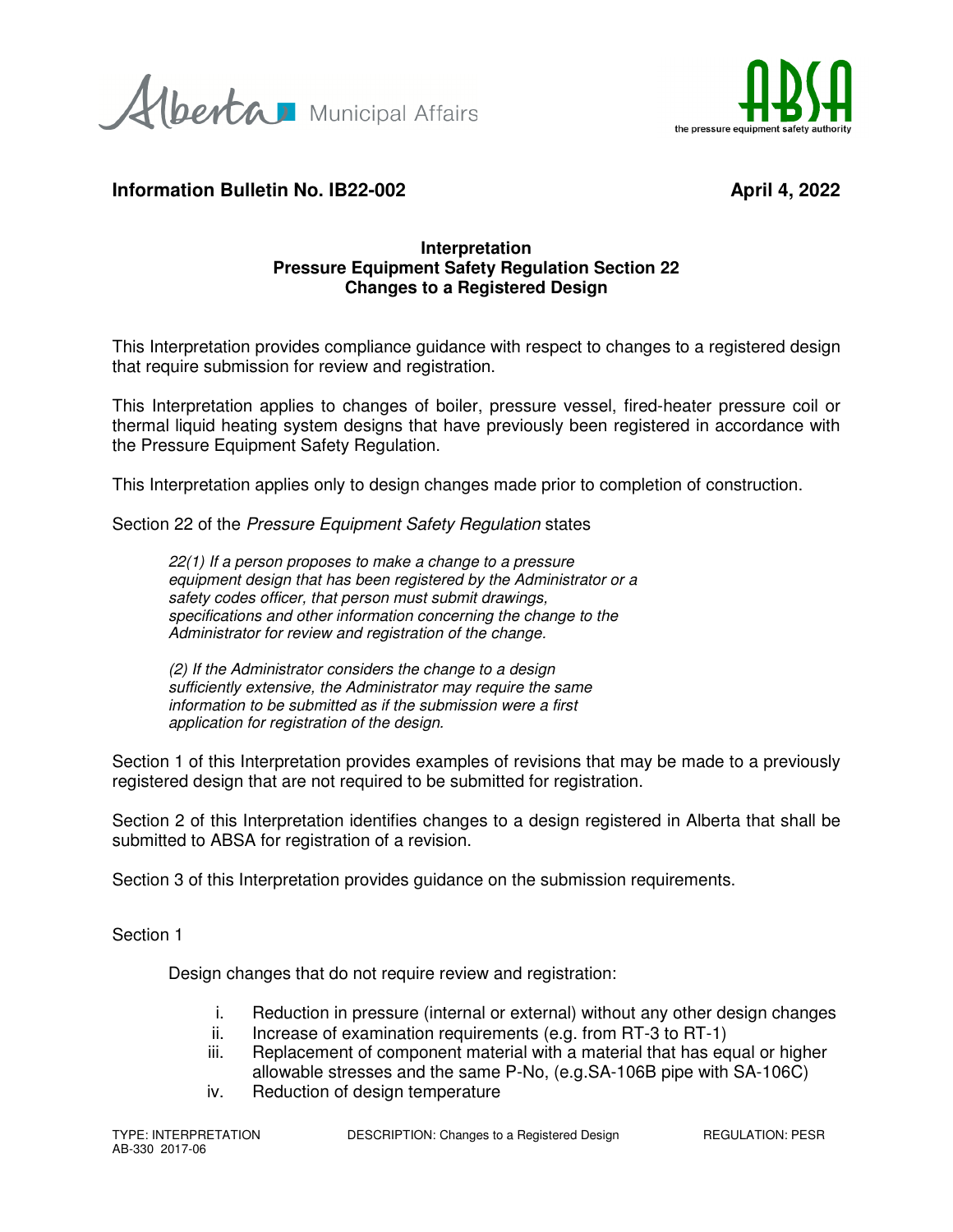- v. Increase of MDMT
- vi. Removal of nozzles except code required connections such as inspection opening, drains, vents, etc.
- vii. Reduction of CA
- viii. Replacement of heat exchanger tubes with tubes that have equal or better material properties and allowable stresses for U-tube and Floating Head HX
- ix. Gasket replacements that have same "m" and "y" values and same dimensions
- x. Bolts replacements where they have same dimensions and tensile stress

It is important to understand that a design having any of the changes listed above is not exempt from submission if the design change also includes any of the items listed in Section 2 below.

## Section 2

Design changes that must be submitted for review and registration:

## **a) Changes made to any of the design conditions:**

- i. Increase in the MAWP
- ii. Addition, or modification of external pressure
- iii. Modification of differential pressure
- iv. Modification of test pressure (increase or decrease)
- v. Increase of design temperature
- vi. Heat exchanger data that will be on U-5 form design/operating pressures
- vii. metal temperatures (e.g. design, operating, mean) and axial differential thermal expansion rates
- viii. Increase of corrosion allowance
- ix. Decrease (colder) MDMT
- x. Addition of lethal service
- xi. Loadings that prompt UDR form to be submitted or revised as part of design submission in accordance with U-2(a)(2) of ASME Sec VIII Div.1

#### **b) Changes made to any individual component of a pressure equipment:**

- i. Material of construction, unless a substitution is specified on registered drawing, or permitted as per Section 1, item (iii) above
- ii. Dimensions (e.g. diameter, length, thickness, shape, tube pitch in tubesheet)
- iii. Type of heads (e.g. replacement of semi-elliptical with tori-spherical head)
- iv. Stays (e.g. number, pitch, location, type)
- v. Ligaments (e.g. pitch)
- vi. Quick opening closures modifications
- vii. Modification of stiffening rings including the type of connections
- viii. Revision to gasket dimensions or properties for flanges that require calculations
- ix. Expansion joints
- x. Fire-tube modifications (e.g. type corrugated vs. flat)

TYPE: INTERPRETATION DESCRIPTION: Changes to a Registered Design REGULATION: PESR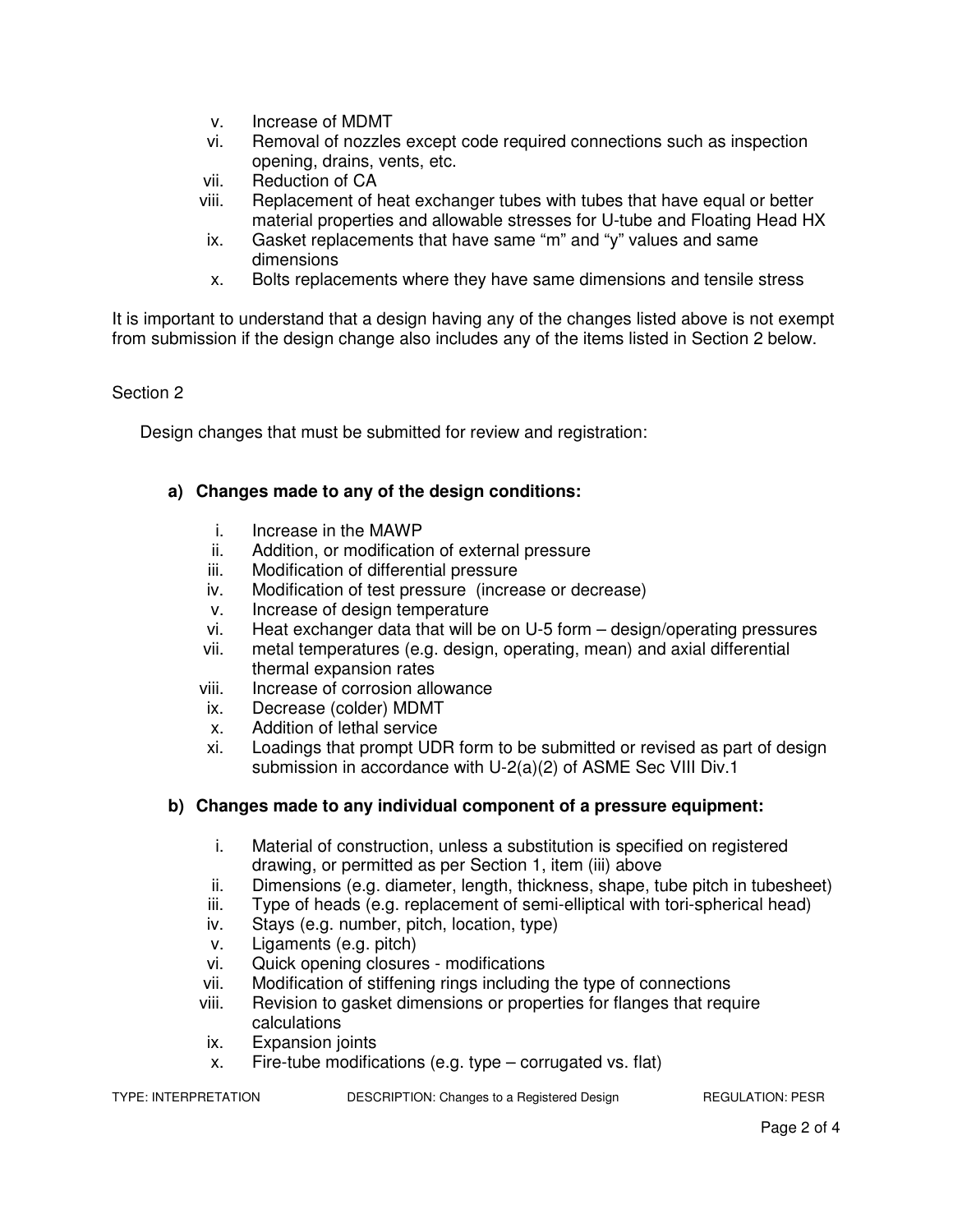- xi. Boiler proper changes (e.g. addition of isolation valves between ECO and the rest of the boiler)
- xii. Boiler external piping changes
- xiii. Proof test report modifications in design that invalidate the proof test report

### **c) Changes made to nozzles:**

- i. Addition of a nozzle or connection that differs from nozzles or connections included in the original registered design
- ii. Addition of nozzle type included in original registration in proximity to other nozzle that requires reinforcement re-evaluation, or forms a cluster
- iii. Layout (i.e. radial, hillside, lateral)
- iv. Nozzle configuration (i.e. flange, nozzle barrel, reinforcement re-pads, internal projections)
- v. Attachment (weld) configuration
- vi. Nozzle elevation and orientation changes (e.g. to avoid nozzle reinforcement overlap or nozzle clusters)

### **d) Changes made to other construction details that impact the design calculations/validation such as:**

- i. Post weld heat treatment (PWHT)
- ii. Weld joints configuration
- iii. Joint configurations (e.g. replacing threaded joint with welded or vice-versa)
- iv. Non-destructive examination (NDE, RT), including changes in level of examination that will impact calculations (e.g. reduction in joint efficiency or casting factor) and vessel marking (e.g. changes from RT-1 to RT-3)
- v. Impact testing requirements or exemptions
- vi. Vessel orientation (e.g. converting vertical vessel in horizontal supports)
- vii. Addition or removal of Code Cases

## **e) Change in the applicable code or standard affecting a registered design:**

Change in applicable code or standard that may render the design obsolete, such as changes that are affecting calculations, or pressure-containing capability of the equipment and requires design revalidation, or changes in the design to achieve conformity.

## **f) Special Consideration**

Please contact Design Survey for guidance on submission requirements for design changes that are not listed above, and which affect the pressure-containing capability of pressure equipment.